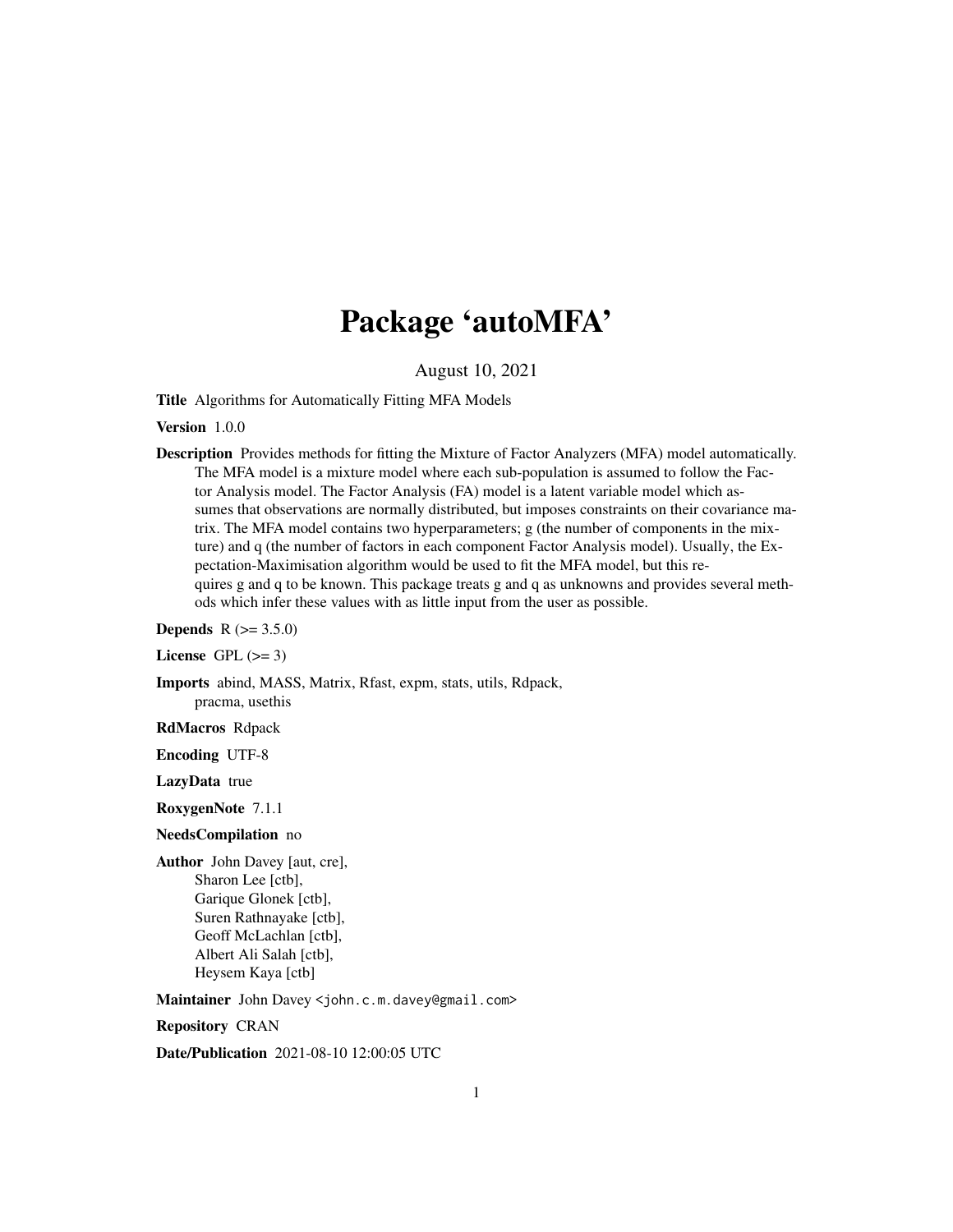## <span id="page-1-0"></span>R topics documented:

| Index |  |  |  |  |  |  |  |  |  |  |  |  |  |  |  |  |  |  | 12 |
|-------|--|--|--|--|--|--|--|--|--|--|--|--|--|--|--|--|--|--|----|

AMFA *Automated Mixtures of Factor Analyzers*

#### Description

An implementation of AMFA algorithm from (Wang and Lin 2020). The number of factors, *q*, is estimated during the fitting process of each MFA model. The best value of *g* is chosen as the model with the minimum BIC of all candidate models in the range gmin  $\leq g \leq g$  max.

#### Usage

```
AMFA(
  Y,
  gmin = 1,
  gmax = 10,
  eta = 0.005,
  itmax = 500,
  nkmeans = 5,
  nrandom = 5,
  tol = 1e-05,conv_measure = "diff",
  varimax = FALSE
)
```
#### Arguments

| Y       | An <i>n</i> by <i>p</i> data matrix, where <i>n</i> is the number of observations and <i>p</i> is the number<br>of dimensions of the data. |
|---------|--------------------------------------------------------------------------------------------------------------------------------------------|
| gmin    | The smallest number of components for which an MFA model will be fitted.                                                                   |
| gmax    | The largest number of components for which an MFA model will be fitted.                                                                    |
| eta     | The smallest possible entry in any of the error matrices $D_i$ (Zhao and Yu 2008).                                                         |
| itmax   | The maximum number of ECM iterations allowed for the estimation of each<br>MFA model.                                                      |
| nkmeans | The number of times the k-means algorithm will be used to initialise models for<br>each combination of $g$ and $q$ .                       |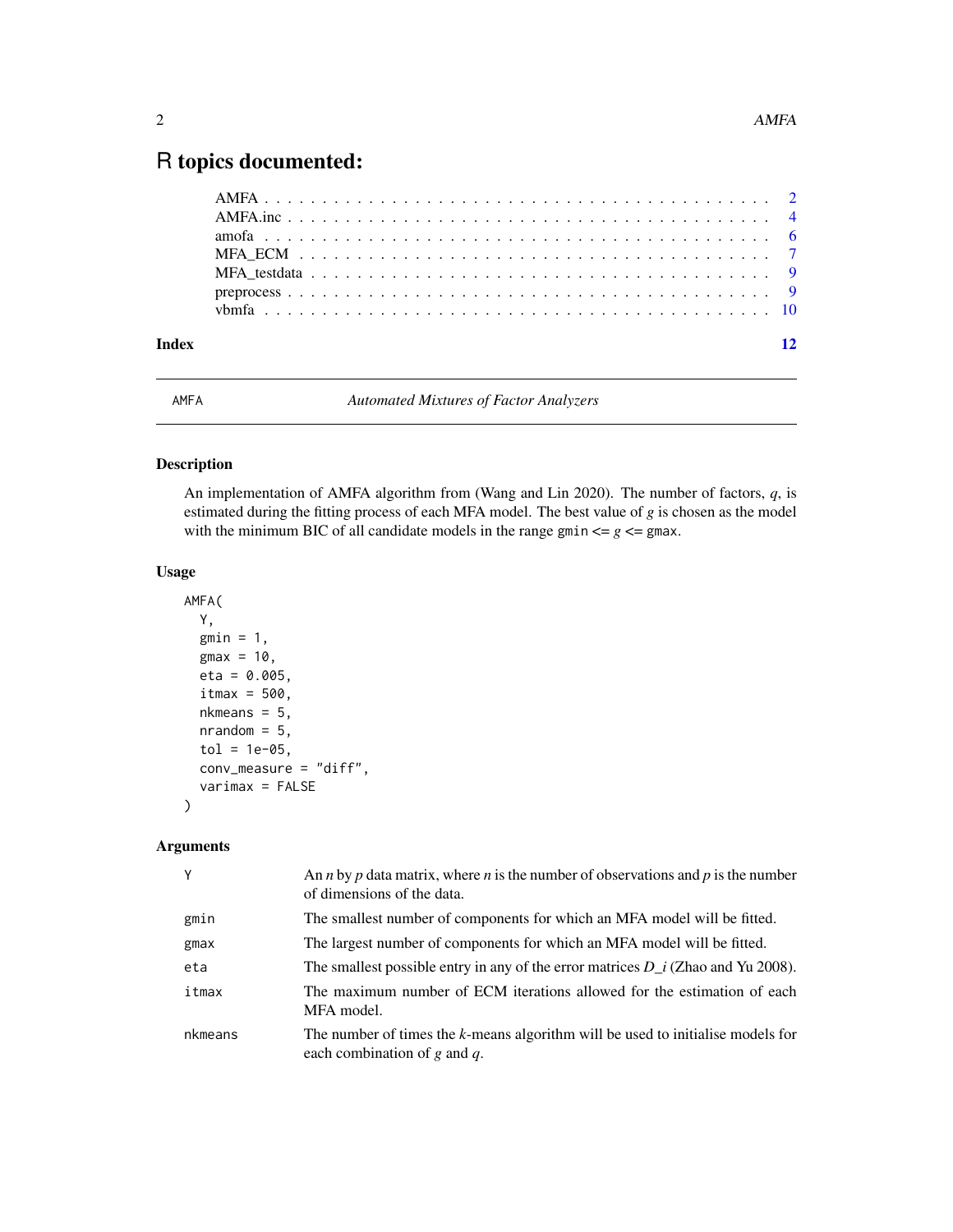| nrandom      | The number of randomly initialised models that will be used for each combina-<br>tion of g and q.                                                                                                                                                                                                                                                                 |
|--------------|-------------------------------------------------------------------------------------------------------------------------------------------------------------------------------------------------------------------------------------------------------------------------------------------------------------------------------------------------------------------|
| tol          | The ECM algorithm terminates if the measure of convergence falls below this<br>value.                                                                                                                                                                                                                                                                             |
| conv_measure | The convergence criterion of the ECM algorithm. The default 'diff' stops the<br>ECM iterations if $\lvert \frac{1}{k+1} \rvert - \frac{1}{k} \rvert < \frac{1}{k}$ where $\lvert \frac{1}{k} \rvert$ is the log-likelihood at the<br>kth ECM iteration. If 'ratio', then the convergence of the ECM iterations is<br>measured using $ (1(A+1) - 1(A)) / (k+1) $ . |
| varimax      | Boolean indicating whether the output factor loading matrices should be con-<br>strained using varimax rotation or not.                                                                                                                                                                                                                                           |

#### Value

A list containing the following elements:

- model: A list specifying the final MFA model. This contains:
	- B: A *p* by *p* by *q* array containing the factor loading matrices for each component.
	- D: A *p* by *p* by *g* array of error variance matrices.
	- mu: A *p* by *g* array containing the mean of each cluster.
	- pivec: A 1 by *g* vector containing the mixing proportions for each FA in the mixture.
	- numFactors: A 1 by *g* vector containing the number of factors for each FA.
- clustering: A list specifying the clustering produced by the final model. This contains:
	- responsibilities: A *n* by *g* matrix containing the probability that each point belongs to each FA in the mixture.
	- allocations: A *n* by 1 matrix containing which FA in the mixture each point is assigned to based on the responsibilities.
- diagnostics: A list containing various pieces of information related to the fitting process of the algorithm. This contains:
	- bic: The BIC of the final model.
	- logL: The log-likelihood of the final model.
	- times: A data frame containing the amount of time taken to fit each MFA model.
	- totalTime: The total time taken to fit the final model.

#### References

Wang W, Lin T (2020). "Automated learning of mixtures of factor analysis models with missing information." *TEST*. ISSN 1133-0686.

Zhao J, Yu PLH (2008). "Fast ML Estimation for the Mixture of Factor Analyzers via an ECM Algorithm." *IEEE Transactions on Neural Networks*, 19(11), 1956-1961. ISSN 1045-9227.

```
RNGversion('4.0.3'); set.seed(3)
MFA.fit <- AMFA(autoMFA::MFA_testdata,3,3, nkmeans = 3, nrandom = 3, itmax = 100)
```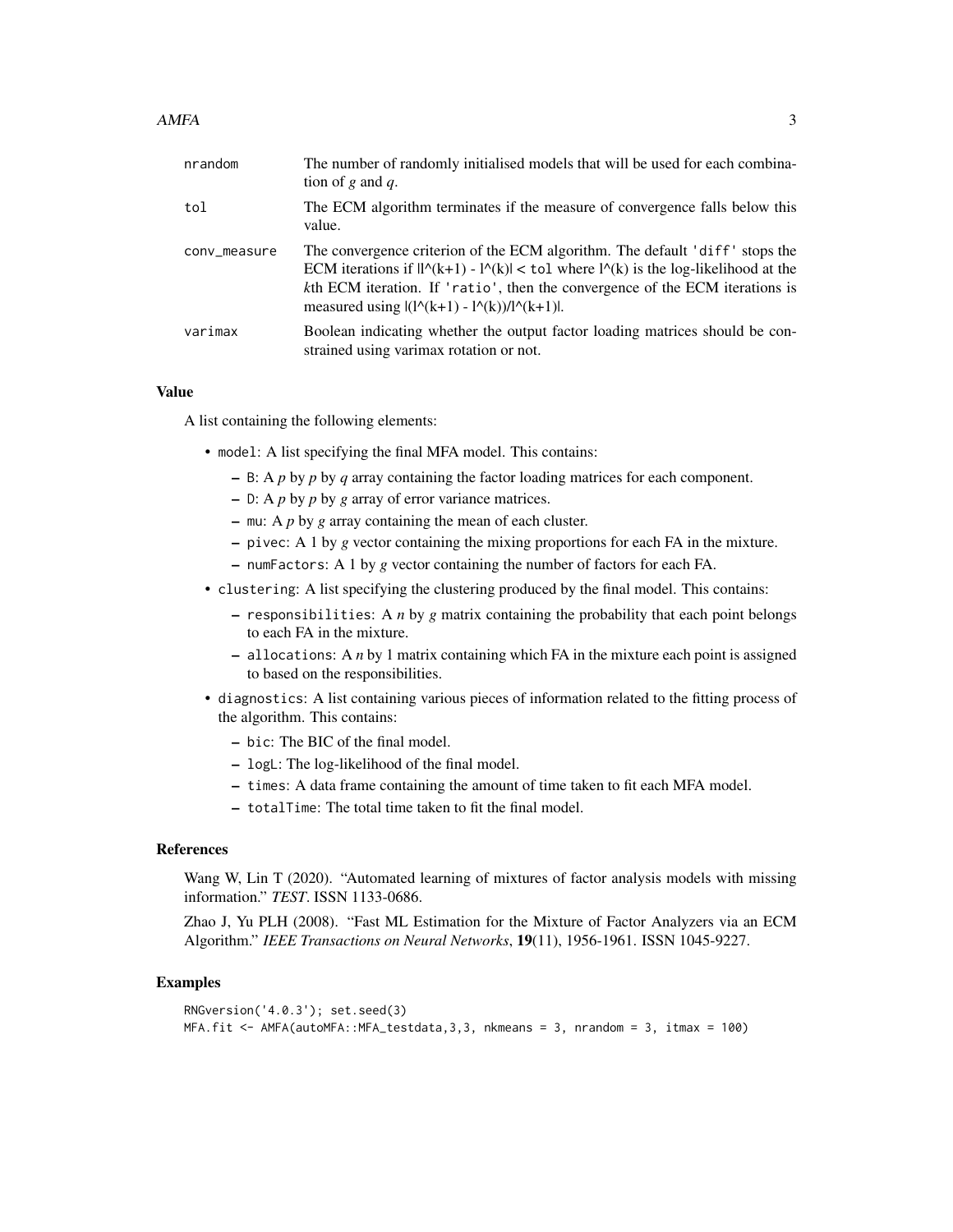<span id="page-3-0"></span>

#### Description

An alternative implementation of AMFA algorithm (Wang and Lin 2020). The number of factors, *q*, is estimated during the fitting process of each MFA model. Instead of employing a grid search over *g* like the AMFA method, this method starts with a *1* component MFA model and splits components according to their multivariate kurtosis. This uses the same approach as amofa (Kaya and Salah 2015). Once a component has been selected for splitting, the new components are initialised in the same manner as vbmfa (Ghahramani and Beal 2000). It keeps trying to split components until all components have had numTries splits attempted with no decrease in BIC, after which the current model is returned.

#### Usage

```
AMFA.inc(
  Y,
  numTries = 2,
  eta = 0.005,
  itmax = 500,
  tol = 1e-05,conv_measure = "diff",
  nkmeans = 1,nrandom = 1,
  varimax = FALSE
)
```
#### Arguments

| Y            | An <i>n</i> by <i>p</i> data matrix, where <i>n</i> is the number of observations and <i>p</i> is the number<br>of dimensions of the data.                                                                                                                                                                                              |
|--------------|-----------------------------------------------------------------------------------------------------------------------------------------------------------------------------------------------------------------------------------------------------------------------------------------------------------------------------------------|
| numTries     | The number of attempts that should be made to split each component.                                                                                                                                                                                                                                                                     |
| eta          | The smallest possible entry in any of the error matrices $D_i$ (Zhao and Yu 2008).                                                                                                                                                                                                                                                      |
| itmax        | The maximum number of ECM iterations allowed for the estimation of each<br>MFA model.                                                                                                                                                                                                                                                   |
| tol          | The ECM algorithm terminates if the measure of convergence falls below this<br>value.                                                                                                                                                                                                                                                   |
| conv_measure | The convergence criterion of the ECM algorithm. The default 'diff' stops the<br>ECM iterations if $\frac{ N(k+1) - N(k) }{\epsilon}$ tol where $\frac{ N(k) }{\epsilon}$ is the log-likelihood at the<br>kth ECM iteration. If 'ratio', then the convergence of the ECM iterations is<br>measured using $ (10(k+1) - 10(k))/10(k+1) $ . |
| nkmeans      | The number of times the k-means algorithm will be used to initialise the (single<br>component) starting models.                                                                                                                                                                                                                         |
| nrandom      | The number of randomly initialised (single component) starting models.                                                                                                                                                                                                                                                                  |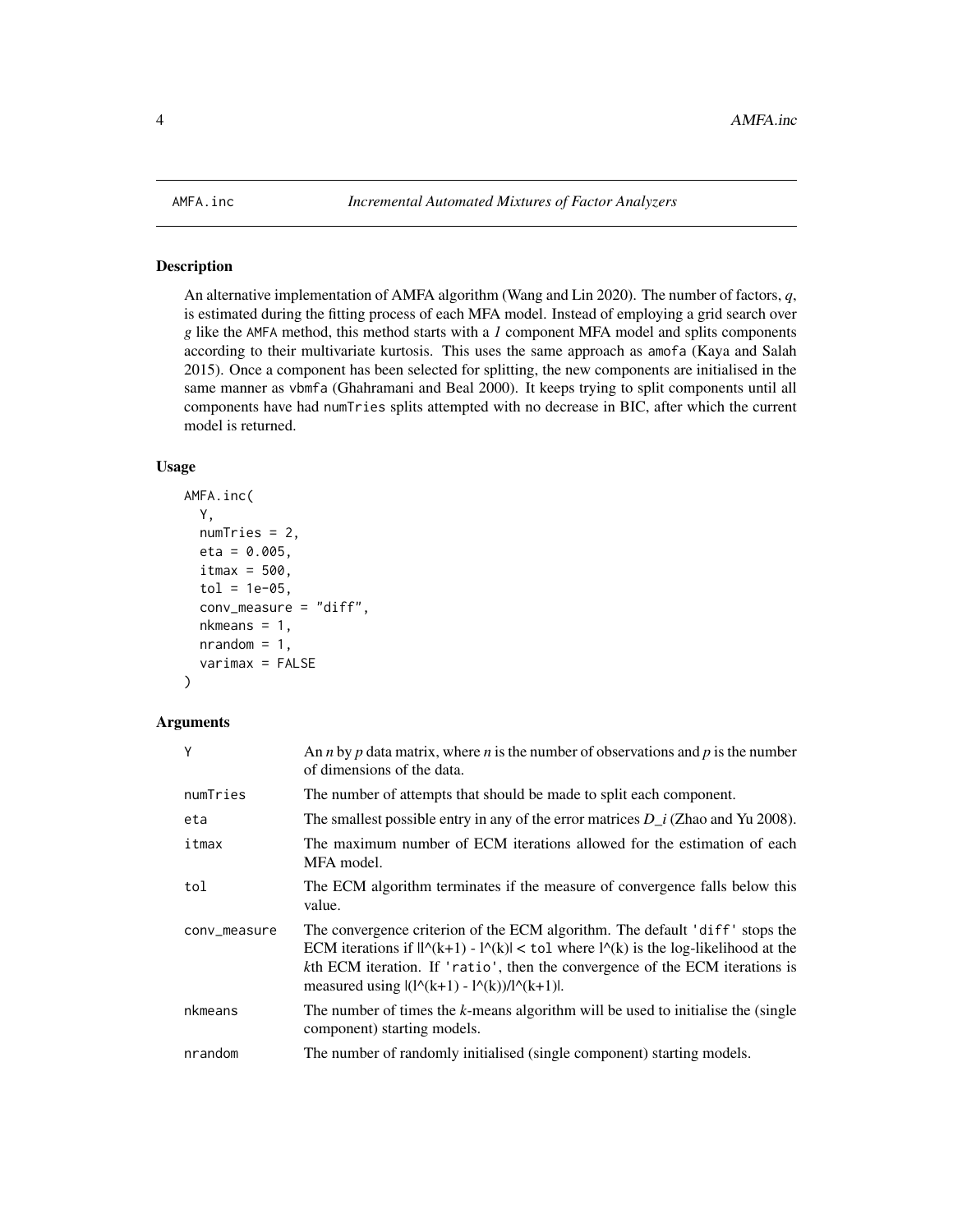#### <span id="page-4-0"></span>AMFA.inc 5

varimax Boolean indicating whether the output factor loading matrices should be constrained using varimax rotation or not.

#### Value

A list containing the following elements:

- model: A list specifying the final MFA model. This contains:
	- B: A *p* by *p* by *q* array containing the factor loading matrices for each component.
	- D: A *p* by *p* by *g* array of error variance matrices.
	- mu: A *p* by *g* array containing the mean of each cluster.
	- pivec: A 1 by *g* vector containing the mixing proportions for each FA in the mixture.
	- numFactors: A 1 by *g* vector containing the number of factors for each FA.
- clustering: A list specifying the clustering produced by the final model. This contains:
	- responsibilities: A *n* by *g* matrix containing the probability that each point belongs to each FA in the mixture.
	- allocations: A *n* by 1 matrix containing which FA in the mixture each point is assigned to based on the responsibilities.
- diagnostics: A list containing various pieces of information related to the fitting process of the algorithm. This contains:
	- bic: The BIC of the final model.
	- logL: The log-likelihood of the final model.
	- totalTime: The total time taken to fit the final model.

#### References

Wang W, Lin T (2020). "Automated learning of mixtures of factor analysis models with missing information." *TEST*. ISSN 1133-0686.

Kaya H, Salah AA (2015). "Adaptive Mixtures of Factor Analyzers." *arXiv preprint arXiv:1507.02801*.

Ghahramani Z, Beal MJ (2000). "Variational inference for Bayesian Mixtures of Factor Analysers." In *Advances in neural information processing systems*, 449–455.

Zhao J, Yu PLH (2008). "Fast ML Estimation for the Mixture of Factor Analyzers via an ECM Algorithm." *IEEE Transactions on Neural Networks*, 19(11), 1956-1961. ISSN 1045-9227.

#### See Also

#### [amofa](#page-5-1) [vbmfa](#page-9-1)

```
RNGversion('4.0.3'); set.seed(3)
MFA.fit <- AMFA.inc(autoMFA::MFA_testdata, itmax = 1, numTries = 0)
```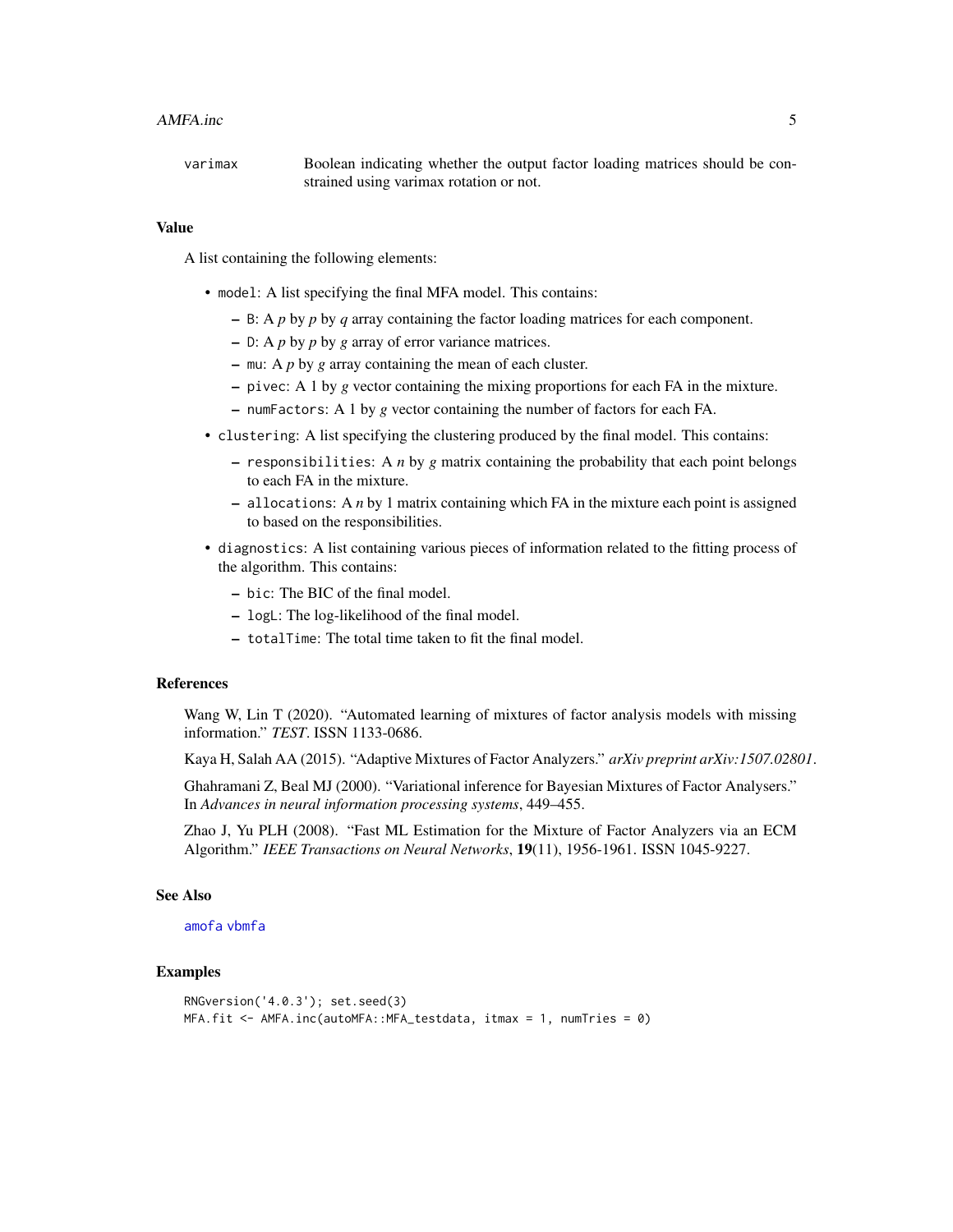#### <span id="page-5-1"></span><span id="page-5-0"></span>Description

An implementation of the Adaptive Mixture of Factor Analyzers (AMoFA) algorithm from (Kaya and Salah 2015). This code is a R port of the MATLAB code which was included with that paper.

#### Usage

amofa(data, itmax = 100, verbose = FALSE, varimax = FALSE)

#### Arguments

| data    | An <i>n</i> by <i>p</i> data matrix, where <i>n</i> is the number of observations and <i>p</i> is the number<br>of dimensions of the data.                  |
|---------|-------------------------------------------------------------------------------------------------------------------------------------------------------------|
| itmax   | The maximum number of EM iterations allowed for the estimation of each MFA<br>model.                                                                        |
| verbose | Boolean indicating whether or not to print more verbose output, including the<br>number of EM-iterations used and the total running time. Default is FALSE. |
| varimax | Boolean indicating whether the output factor loading matrices should be con-<br>strained using varimax rotation or not.                                     |

#### Value

A list containing the following elements:

- model: A list specifying the final MFA model. This contains:
	- B: A list containing the factor loading matrices for each component.
	- D: A *p* by *p* by *g* array of error variance matrices.
	- mu: A *p* by *g* array containing the mean of each cluster.
	- pivec: A 1 by g vector containing the mixing proportions for each FA in the mixture.
	- numFactors: A *1* by *g* vector containing the number of factors for each FA.
- clustering: A list specifying the clustering produced by the final model. This contains:
	- responsibilities: A *n* by *g* matrix containing the probability that each point belongs to each FA in the mixture.
	- allocations: A *n* by 1 matrix containing which FA in the mixture each point is assigned to based on the responsibilities.
- diagnostics: A list containing various pieces of information related to the fitting process of the algorithm. This contains:
	- bic: The BIC of the final model.
	- logL: The log-likelihood of the final model.
	- totalEM: The total number of EM iterations used.
	- progress: A matrix containing information about the decisions made by the algorithm.
	- times: The time taken for each loop in the algorithm.
	- totalTime: The total time taken to fit the final model.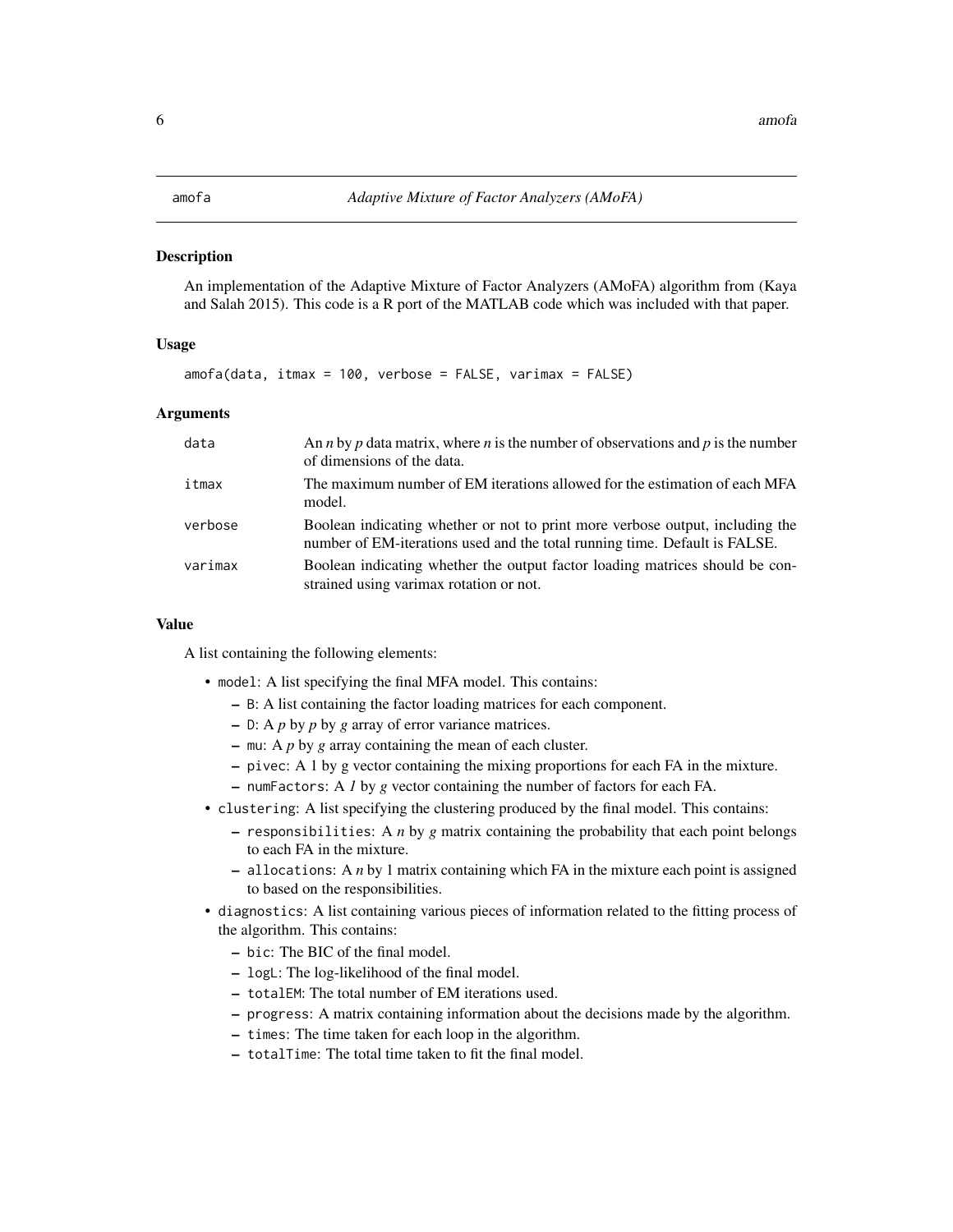#### <span id="page-6-0"></span>MFA\_ECM 7

### References

Kaya H, Salah AA (2015). "Adaptive Mixtures of Factor Analyzers." *arXiv preprint arXiv:1507.02801*.

#### Examples

```
RNGversion('4.0.3'); set.seed(3)
MFA.fit <- amofa(autoMFA::MFA_testdata)
```
MFA\_ECM *ECM-Based MFA Estimation*

#### Description

An implementation of an ECM algorithm for the MFA model which does not condition on the factors being known (Zhao and Yu 2008). Performs a grid search from gmin to gmax, and qmin to qmax, respectively. The best combination of  $g$  and  $q$  is chosen to be the model with the minimum BIC.

#### Usage

```
MFA_ECM(
  Y,
  gmin = 1,
 gmax = 10,
  qmin = 1,
  qmax = NULL,eta = 0.005,
  itmax = 500,
  nkmeans = 5,
  nrandom = 5,
  tol = 1e-05,conv_measure = "diff",
  varimax = FALSE
)
```
#### Arguments

| Y    | An <i>n</i> by <i>p</i> data matrix, where <i>n</i> is the number of observations and <i>p</i> is the number<br>of dimensions of the data. |
|------|--------------------------------------------------------------------------------------------------------------------------------------------|
| gmin | The smallest number of components for which an MFA model will be fitted.                                                                   |
| gmax | The largest number of components for which an MFA model will be fitted.                                                                    |
| qmin | The smallest number of factors with which an MFA model will be fitted.                                                                     |
| qmax | The largest number of factors with which an MFA model will be fitted. Must<br>obey the Ledermann bound.                                    |
| eta  | The smallest possible entry in any of the error matrices $D_i$ (Zhao and Yu 2008).                                                         |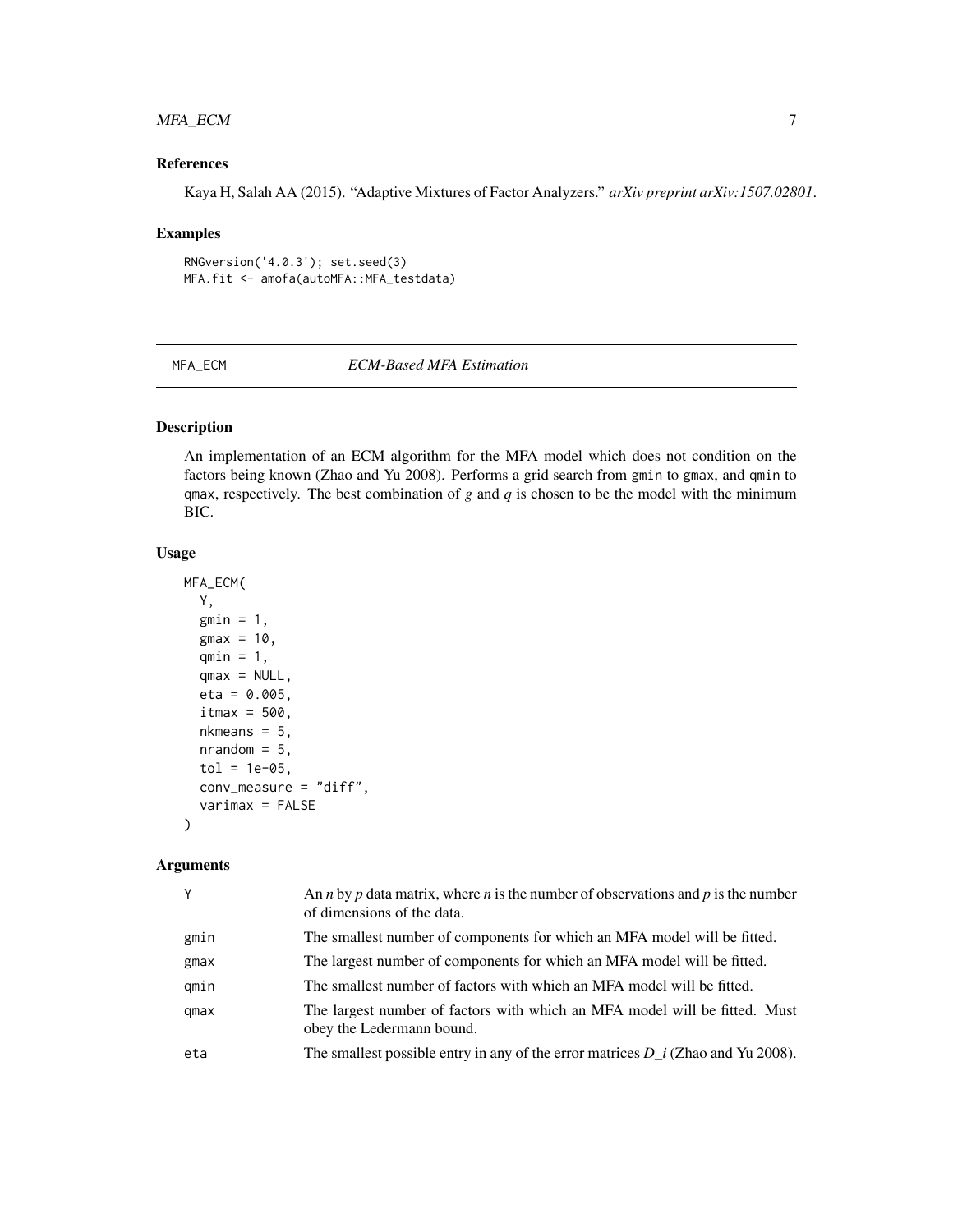| itmax        | The maximum number of ECM iterations allowed for the estimation of each<br>MFA model.                                                                                                                                                                                                                                                  |
|--------------|----------------------------------------------------------------------------------------------------------------------------------------------------------------------------------------------------------------------------------------------------------------------------------------------------------------------------------------|
| nkmeans      | The number of times the k-means algorithm will be used to initialise models for<br>each combination of $g$ and $q$ .                                                                                                                                                                                                                   |
| nrandom      | The number of randomly initialised models that will be used for each combina-<br>tion of g and q.                                                                                                                                                                                                                                      |
| tol          | The ECM algorithm terminates if the measure of convergence falls below this<br>value.                                                                                                                                                                                                                                                  |
| conv_measure | The convergence criterion of the ECM algorithm. The default 'diff' stops the<br>ECM iterations if $ l^{\wedge}(k+1) - l^{\wedge}(k)  < \text{tol}$ where $l^{\wedge}(k)$ is the log-likelihood at the<br>kth ECM iteration. If 'ratio', then the convergence of the ECM iterations is<br>measured using $ (1(A+1) - 1(A)) / 1(A+1) $ . |
| varimax      | Boolean indicating whether the output factor loading matrices should be con-<br>strained using varimax rotation or not.                                                                                                                                                                                                                |

#### Value

A list containing the following elements:

- model: A list specifying the final MFA model. This contains:
	- B: A *p* by *p* by *q* array containing the factor loading matrices for each component.
	- D: A *p* by *p* by *g* array of error variance matrices.
	- mu: A *p* by *g* array containing the mean of each cluster.
	- pivec: A 1 by *g* vector containing the mixing proportions for each FA in the mixture.
	- numFactors: A 1 by *g* vector containing the number of factors for each FA.
- clustering: A list specifying the clustering produced by the final model. This contains:
	- responsibilities: A *n* by *g* matrix containing the probability that each point belongs to each FA in the mixture.
	- allocations: A *n* by 1 matrix containing which FA in the mixture each point is assigned to based on the responsibilities.
- diagnostics: A list containing various pieces of information related to the fitting process of the algorithm. This contains:
	- bic: The BIC of the final model.
	- logL: The log-likelihood of the final model.
	- times: A data frame containing the amount of time taken to fit each MFA model.
	- totalTime: The total time taken to fit the final model.

### References

Zhao J, Yu PLH (2008). "Fast ML Estimation for the Mixture of Factor Analyzers via an ECM Algorithm." *IEEE Transactions on Neural Networks*, 19(11), 1956-1961. ISSN 1045-9227.

```
RNGversion('4.0.3'); set.seed(3)
MFA.fit <- MFA_ECM(autoMFA::MFA_testdata,3,3)
```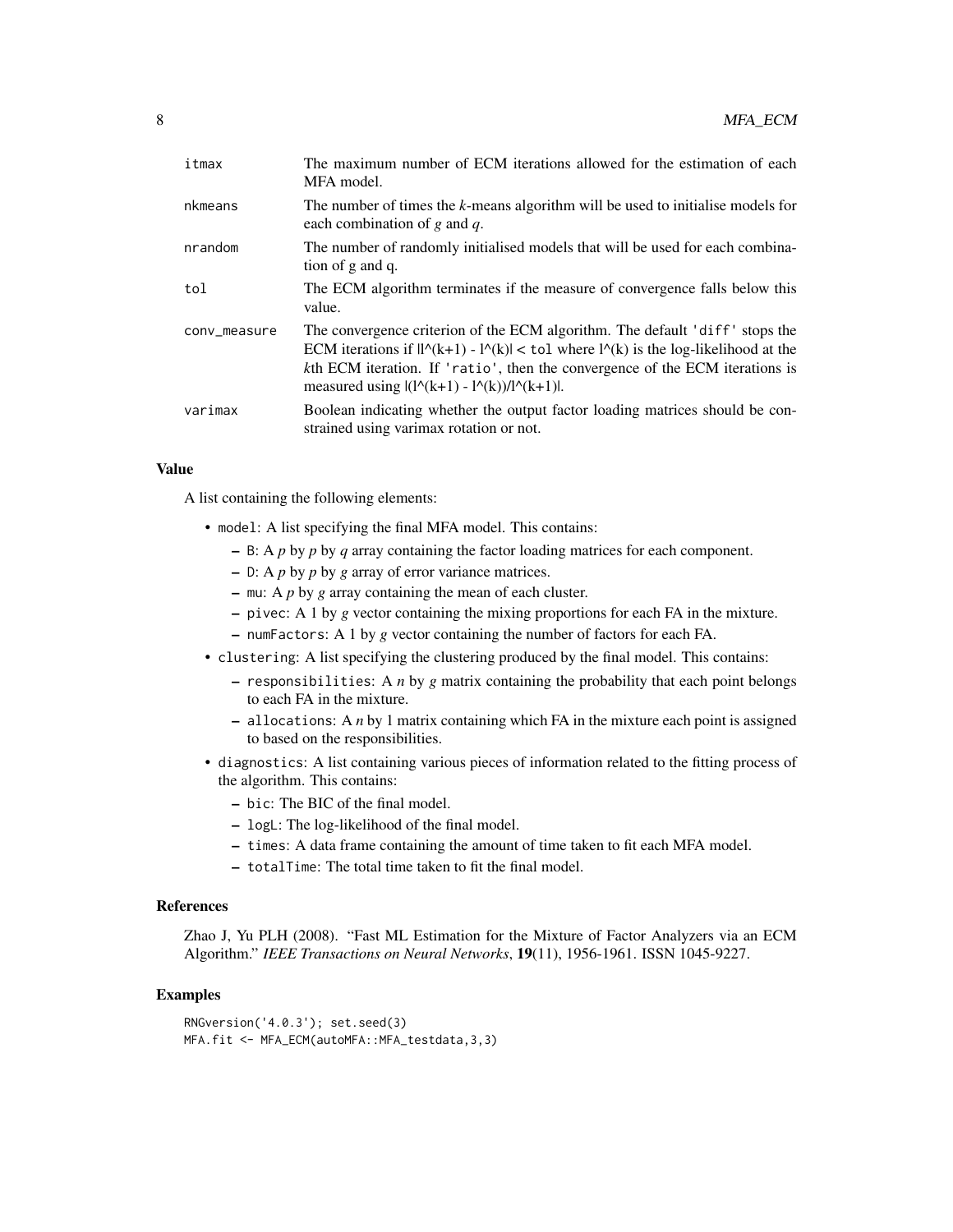<span id="page-8-0"></span>

#### Description

A 720 x 3 test dataset generated from a MFA model with 3 components, 1 factor for each component. Uneven point distribution with large separation between clusters relative to the component variance matrices.

#### Usage

MFA\_testdata

### Format

Data matrix with 720 observations of 3 variables.

#### Examples

```
data(MFA_testdata)
plot(MFA_testdata[,1], MFA_testdata[,2])
```
<span id="page-8-1"></span>preprocess *Preprocess*

#### Description

Performs the pre-processing of a data matrix such that it is ready to be used by vbmfa.

#### Usage

```
preprocess(Y, ppp, shrinkQ)
```
#### Arguments

|         | An <i>n</i> by <i>p</i> data matrix which is to be scaled.                                                                                  |
|---------|---------------------------------------------------------------------------------------------------------------------------------------------|
| ppp     | An optional $p$ by 2 matrix where the columns represent the sample mean and<br>sample standard deviation of the <i>p</i> th dimension of Y. |
| shrinkQ | If 1, the data is shrunk according to ppp. If 0, the data is expanded to invert a<br>prior shrinking by ppp.                                |

#### Value

A list containing

- Yout: A processed data matrix of observations.
- ppp: The shrinkage which as applied in the processing.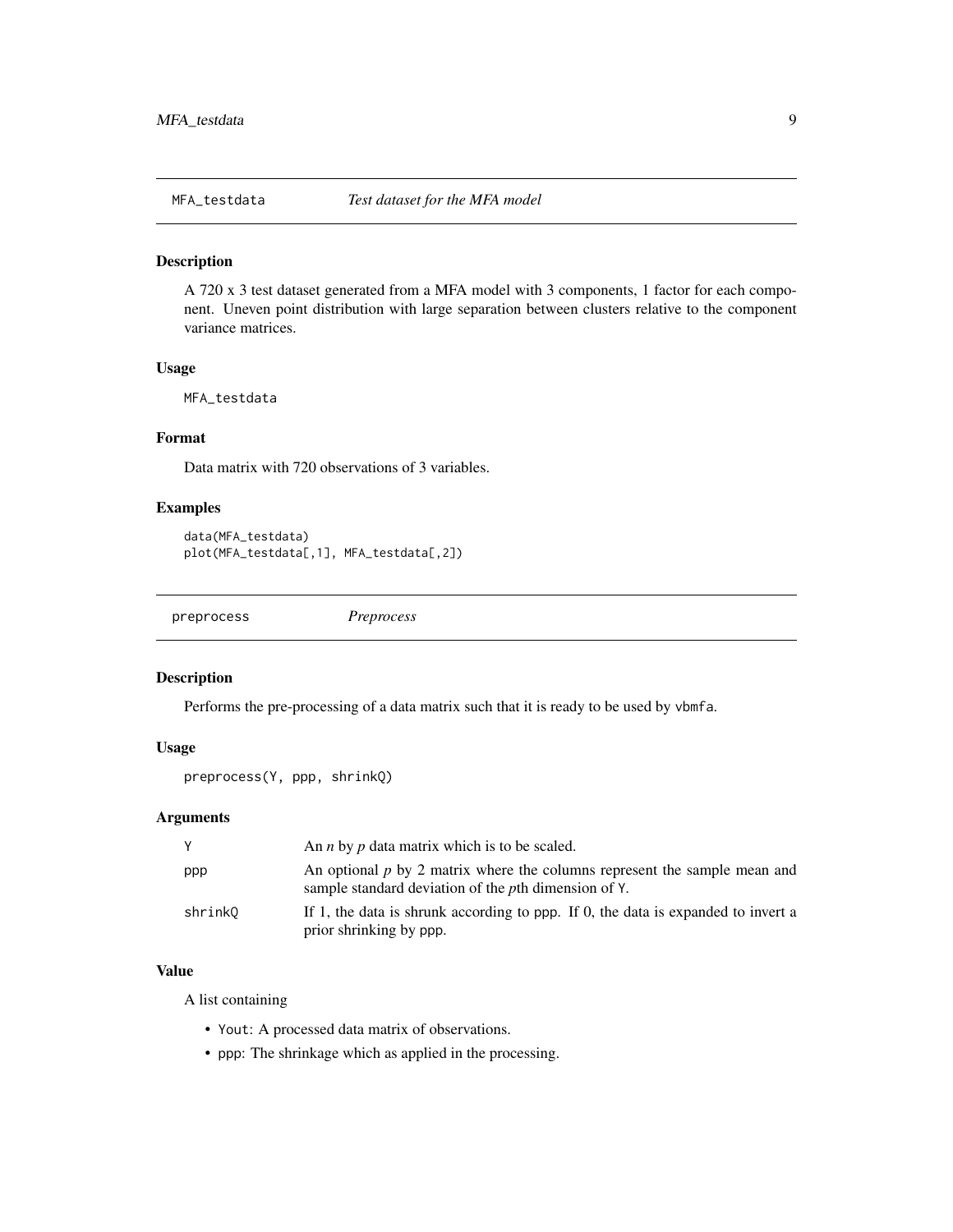#### <span id="page-9-0"></span>References

Ghahramani Z, Beal MJ (2000). "Variational inference for Bayesian Mixtures of Factor Analysers." In *Advances in neural information processing systems*, 449–455.

#### See Also

[vbmfa](#page-9-1) for fitting models after using preprocess.

#### Examples

Yout <- preprocess(autoMFA::MFA\_testdata);

<span id="page-9-1"></span>vbmfa *Variational Bayesian Mixture of Factor Analyzers (VB-MoFA)*

#### Description

An implementation of the Variational Bayesian Mixutre of Factor Analysers (Ghahramani and Beal 2000). This code is an R port of the MATLAB code which was written by M.J.Beal and released alongside their paper.

#### Usage

```
vbmfa(Y, qmax = NULL, maxtries = 3, verbose = FALSE, varimax = FALSE)
```
#### Arguments

| Y        | An <i>n</i> by <i>p</i> (normalised) data matrix (i.e. the result of a call to the function<br>preprocess), where <i>n</i> is the number of observations and $p$ is the number of<br>dimensions of the data. |
|----------|--------------------------------------------------------------------------------------------------------------------------------------------------------------------------------------------------------------|
| qmax     | Maximum factor dimensionality (default $p-1$ ).                                                                                                                                                              |
| maxtries | The maximum number of times the algorithm will attempt to split each compo-<br>nent.                                                                                                                         |
| verbose  | Whether or not verbose output should be printed during the model fitting process<br>(defaults to false).                                                                                                     |
| varimax  | Boolean indicating whether the output factor loading matrices should be con-<br>strained using varimax rotation or not.                                                                                      |

#### Value

A list containing the following elements:

- model: A list specifying the final MFA model. This contains:
	- B: A *p* by *p* by *q* array containing the factor loading matrices for each component.
	- D: A *p* by *p* by *g* array of error variance matrices.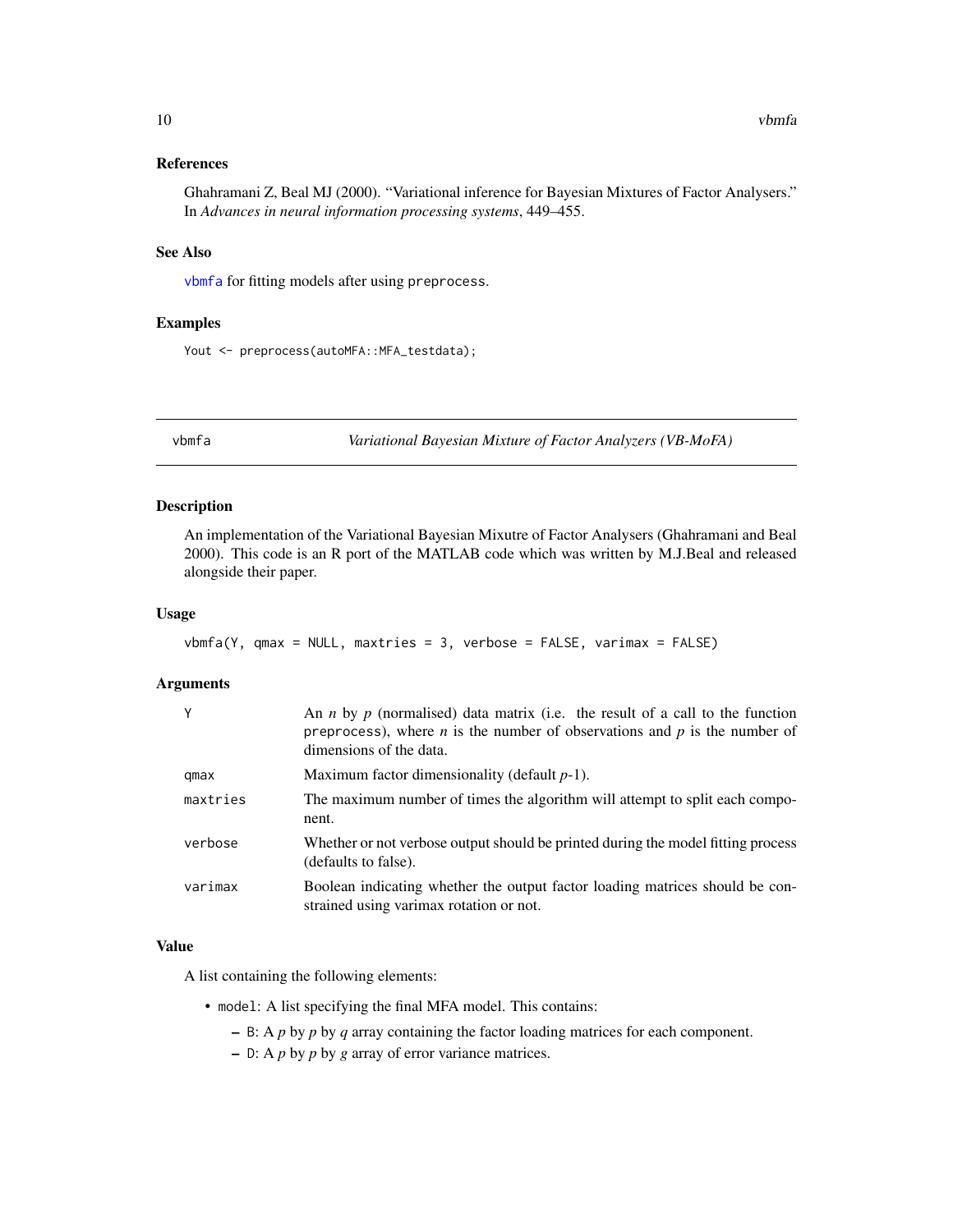- <span id="page-10-0"></span>– mu: A *p* by *g* array containing the mean of each cluster.
- pivec: A 1 by *g* vector containing the mixing proportions for each FA in the mixture.
- numFactors: A 1 by *g* vector containing the number of factors for each FA.
- clustering: A list specifying the clustering produced by the final model. This contains:
	- responsibilities: A *n* by *g* matrix containing the probability that each point belongs to each FA in the mixture.
	- allocations: A *n* by 1 matrix containing which FA in the mixture each point is assigned to based on the responsibilities.
- diagnostics: A list containing various pieces of information related to the fitting process of the algorithm. This contains:
	- bic: The BIC of the final model.
	- logL: The log-likelihood of the final model.
	- Fhist:The values of *F* at each iteration of the algorithm. *F* is defined in (Ghahramani and Beal 2000).
	- times: The time taken for each loop in the algorithm.
	- totalTime: The total time taken to fit the final model.

### References

Ghahramani Z, Beal MJ (2000). "Variational inference for Bayesian Mixtures of Factor Analysers." In *Advances in neural information processing systems*, 449–455.

#### See Also

[preprocess](#page-8-1) for centering and scaling data prior to using vbmfa.

```
RNGversion('4.0.3'); set.seed(3)
Yout <- preprocess(MFA_testdata)
MFA.fit <- vbmfa(Yout$Yout, maxtries = 2)
```